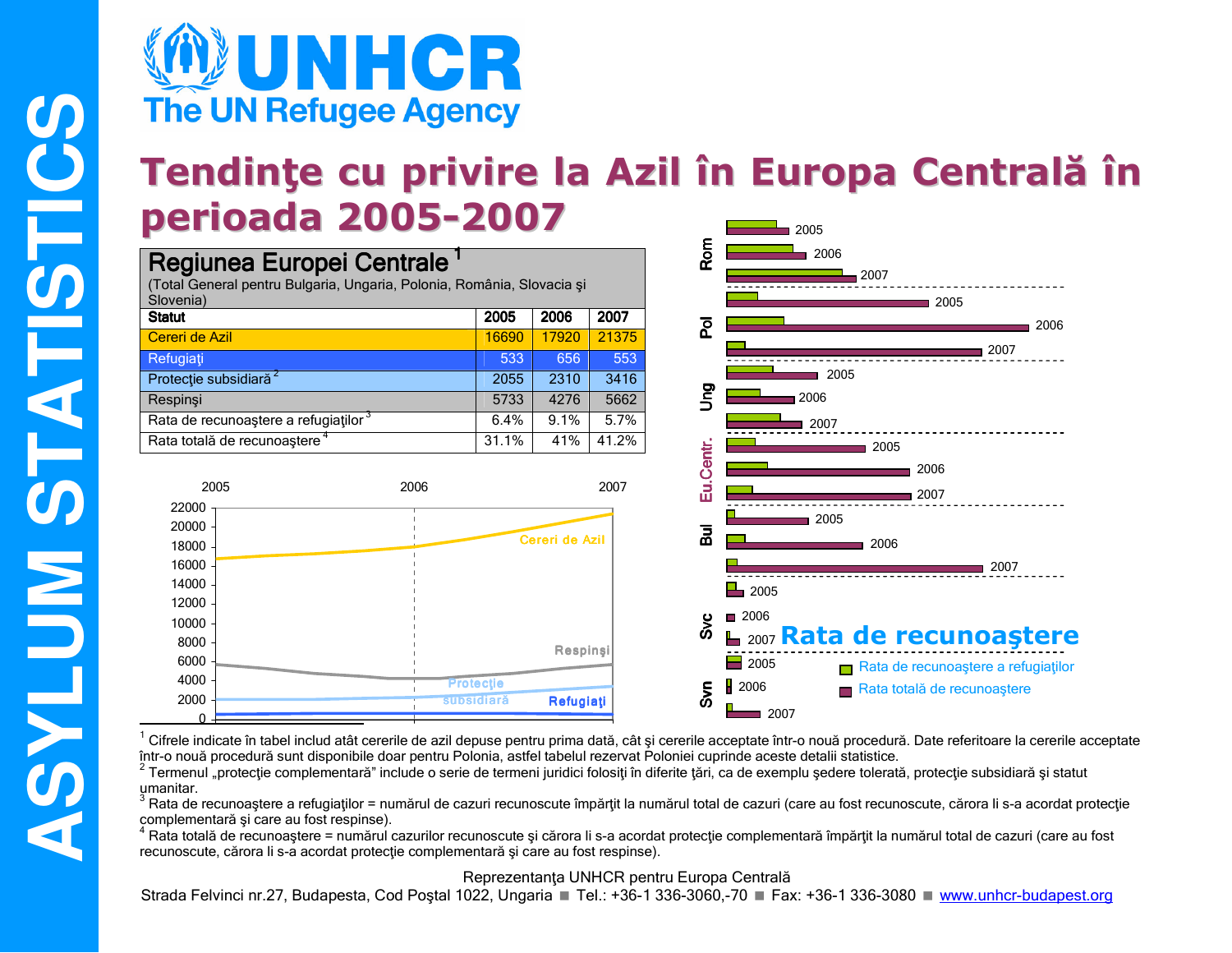# Tendințe cu privire la azil în țările Europei Centrale 2005-2007

### Bulgaria

| .<br>Numărul cererilor de azil în perioada 2005-2007 |       |                 |       | Tări de Origine în 2007 (Primele 5) |                                |                                |
|------------------------------------------------------|-------|-----------------|-------|-------------------------------------|--------------------------------|--------------------------------|
| <b>Status</b>                                        | 2005  | 2006            | 2007  | Solicitanți de azil                 | Refugiați                      | Protecție subsidiară           |
| Cereri de Azil                                       | 822   | 639             | 975   | 1. Irak (533)                       | 1. Afganistan (5)              | 1. Irak (276)                  |
| Refugiați                                            |       | 12 <sub>2</sub> | (13)  | 2. Apatrizi (80)                    | 2. Republica Arabă Siria (4)   | 2. Afganistan (18)             |
| Protecție subsidiară <sup>1</sup>                    | 78    | 83              | 322   | 3. Afganistan (77)                  | 3. Irak (2)                    | 3. Republica Islamică Iran (9) |
| Respinsi                                             | 386   | 215             | 247   | 4. Armenia (64)                     | 4. Republica Islamică Iran (1) | 4. Armenia (3)                 |
| Rata de recunoastere a refugiatilor <sup>2</sup>     | l.7%  | $3.9\%$         | 2.2%  | 5. Republica Islamică Iran (33)     | 5. Turcia (1)                  | 5. Sudan (3)                   |
| Rata totală de recunoaștere <sup>3</sup>             | 18.2% | 30.6%           | 57.6% |                                     |                                |                                |

| Ungaria                                         |           |      |          |                            |                                     |                           |
|-------------------------------------------------|-----------|------|----------|----------------------------|-------------------------------------|---------------------------|
| Numărul cererilor de azil în perioada 2005-2007 |           |      |          |                            | Tări de Origine în 2007 (Primele 5) |                           |
| <b>Status</b>                                   | 2005      | 2006 | 2007     | Solicitanți de azil        | Refugiați                           | Protecție subsidiară      |
| Cereri de Azil                                  | 1609      | 2117 | 3425     | 1. Serbia-Muntenegru (911) | 1. Irak $(64)$                      | 1. Serbia-Muntenegru (16) |
| Refugiați                                       | <b>97</b> | 99   | 169      | 2. Vietnam (862)           | 2. Somalia (30)                     | 2. $Irak(5)$              |
| Protecție subsidiară <sup>1</sup>               | 95        | 99   | 69       | 3. China (417)             | 3. Cuba (28)                        | 3. Afghanistan (5)        |
| Respinşi                                        | 758       | 1118 | 1183     | 4. Irak (136)              | 4. Necunoscută (9)                  | 4. Nigeria (5)            |
| Rata de recunoastere a refugiatilor             | 10.2%     | 7.5% | $11.9\%$ | 5. Georgia (131)           | 5. Turcia (5)                       | 5. Turcia (3)             |
| Rata totală de recunoaștere <sup>3</sup>        | 20.2%     | 15%  | 16.7%    |                            |                                     |                           |

#### olonia

| Numărul cererilor de azil în perioada 2005-2007 |                |       |       |       |                          | Tări de Origine în 2007 (Primele 5) |                          |
|-------------------------------------------------|----------------|-------|-------|-------|--------------------------|-------------------------------------|--------------------------|
| <b>Status</b>                                   |                | 2005  | 2006  | 2007  | Solicitanți de azil      | Refugiați                           | Protecție subsidiară     |
| Cereri de Azil                                  | Prima instanță | 6860  | 7093  | 10047 | 1. Federația Rusă (9238) | 1. Federația Rusă (104)             | 1. Federația Rusă (2834) |
|                                                 | Nivel admin.   | 1422  | 4222  | 3201  | 2. Belarus (83)          | $2.$ Irak $(5)$                     | 2. Irak (18)             |
| Refugiați                                       | Prima instanță | 312   | 422   | 148   | 3. Pakistan (61)         | 3. Belarus (3)                      | 3. Sri Lanka (9)         |
|                                                 | Nivel admin.   | 23    | 63    | 64    | 4. Sri Lanka (57)        | 4. Armenia (1)                      | 4. Turcia (4)            |
| Protecție                                       | Prima instanță | 1832  | 2048  | 2875  | 5. Ucraina (55)          | 5. Camerun (1)                      | 5. Apatrizi (2)          |
| subsidiară <sup>1</sup>                         | Nivel admin.   | 24    | 62    | 44    |                          |                                     |                          |
| Respinşi                                        | Prima instanță | 2283  | 939   | 1835  |                          |                                     |                          |
|                                                 | Nivel admin.   | 376   | 290   | 513   |                          |                                     |                          |
| Rata de recunoas-                               | Prima instantă | 7%    | 12.4% | 3%    |                          |                                     |                          |
| tere a refugiatilor <sup>2</sup>                | Nivel admin.   | 5.4%  | 15.2% | 10.3% |                          |                                     |                          |
| Rata totală de                                  | Prima instantă | 48.4% | 72.5% | 62.2% |                          |                                     |                          |
| recunoaștere <sup>3</sup>                       | Nivel admin.   | 11.1% | 30.1% | 17.4% |                          |                                     |                          |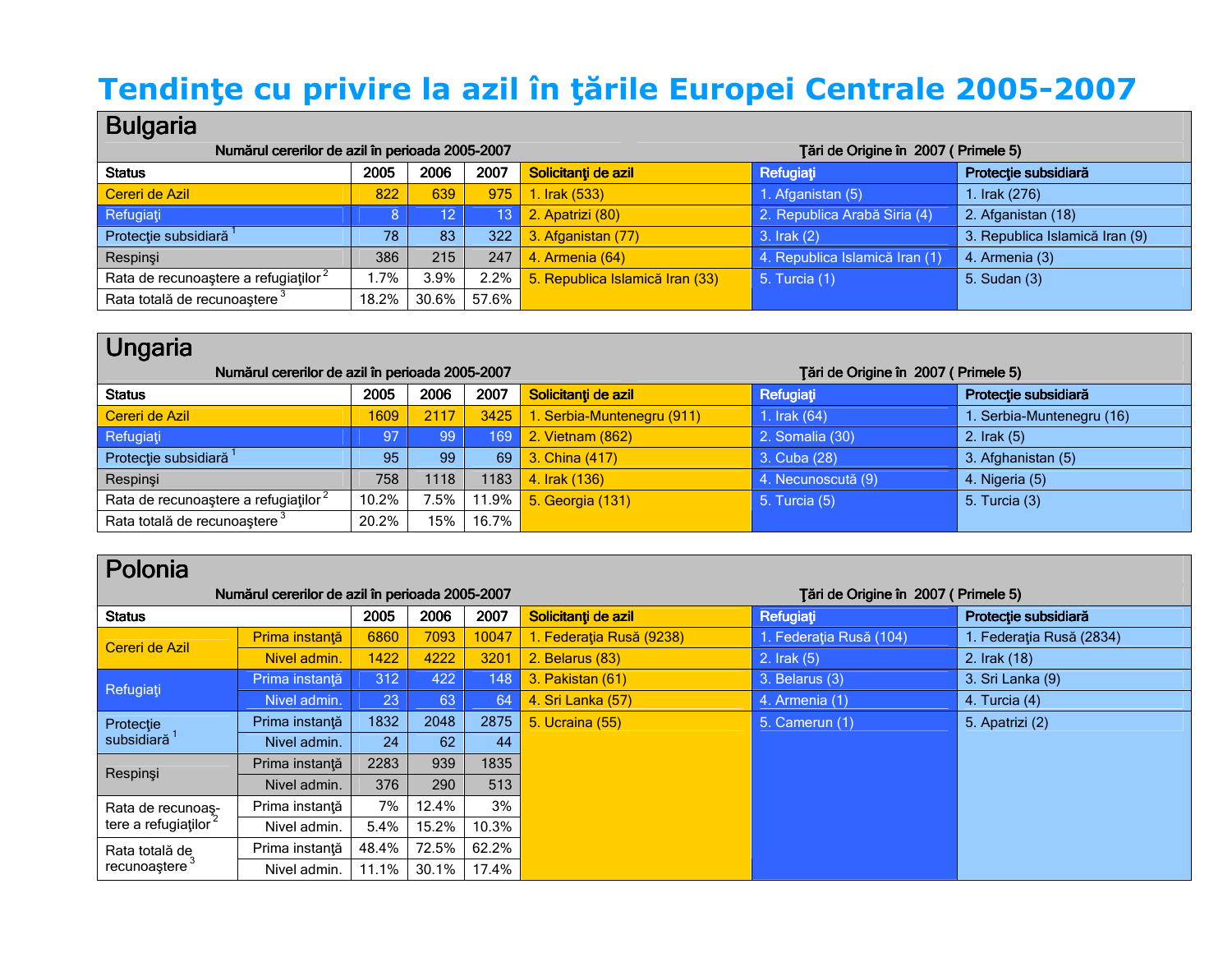| România                                          |       |       |                 |                                     |                   |                                  |
|--------------------------------------------------|-------|-------|-----------------|-------------------------------------|-------------------|----------------------------------|
| Numărul cererilor de azil în perioada 2005-2007  |       |       |                 | Tări de Origine în 2007 (Primele 5) |                   |                                  |
| <b>Status</b>                                    | 2005  | 2006  | 2007            | Solicitanți de azil                 | Refugiați         | Protecție subsidiară             |
| Cereri de Azil                                   | 594   | 460   | 659             | 1. Irak (283)                       | 1. Irak (113)     | 1. $Irak(6)$                     |
| Refugiați                                        | 54    | 51    | 143             | 2. Serbia-Muntenegru (186)          | 2. Somalia (18)   | 2. Turcia (4)                    |
| Protecție subsidiară <sup>1</sup>                | 14    | 10    | 17 <sub>1</sub> | 3. Turcia (45)                      | 3. lordania (6)   | 3. Somalia (3)                   |
| Respinsi                                         | 416   | 283   | 391             | 4. Somalia (32)                     | 4. Turcia(5)      | 4. Ter. Palestiniene Ocupate (2) |
| Rata de recunoastere a refugiatilor <sup>2</sup> | 11.2% | 14.8% | $26\%$          | 5. China (32)                       | 5. Afganistan (2) | 5. Camerun (1)                   |
| Rata totală de recunoaștere <sup>3</sup>         | 14%   | 17.7% | 29%             |                                     |                   |                                  |

### Slovacia

| Numărul cererilor de azil în perioada 2005-2007  |      |         |         | Tări de Origine în 2007 (Primele 5) |                              |                               |
|--------------------------------------------------|------|---------|---------|-------------------------------------|------------------------------|-------------------------------|
| <b>Status</b>                                    | 2005 | 2006    | 2007    | Solicitanți de azil                 | Refugiați                    | Protecție subsidiară          |
| Cereri de Azil                                   | 3549 | 2871    | 2643    | 1. Pakistan (650)                   | 1. Cuba $(3)$                | 1. Irak (42)                  |
| Refugiați                                        | 25   |         | 14      | 2. India (619)                      | 2. Rep. Islamică Iran (3)    | 2. Republica Arabă Siria (11) |
| Protecție subsidiară <sup>1</sup>                |      |         | 82      | 3. Federația Rusă (307)             | 3. Republica Arabă Siria (2) | 3. Somalia (9)                |
| Respinsi                                         | 812  | 878     | 1177    | 4. Moldova (208)                    | 4. Ucraina (1)               | 4. Afganistan (6)             |
| Rata de recunoastere a refugiatilor <sup>2</sup> | 3%   | $0.9\%$ | $1.1\%$ | 5. Georgia (134)                    | 5. Sudan (1)                 | 5. Armenia (5)                |
| Rata totală de recunoaștere <sup>3</sup>         | 3%   | 0.9%    | 7.5%    |                                     |                              |                               |

| Slovenia                                         |      |      |         |                            |                                     |                          |
|--------------------------------------------------|------|------|---------|----------------------------|-------------------------------------|--------------------------|
| Numărul cererilor de azil în perioada 2005-2007  |      |      |         |                            | Tări de Origine în 2007 (Primele 5) |                          |
| <b>Status</b>                                    | 2005 | 2006 | 2007    | Solicitanți de azil        | Refugiați                           | Protecție subsidiară     |
| Cereri de Azil                                   | 1834 | 518  | 425     | Serbia-Muntenegru (237)    | Rep. Democrată Congo (2)            | I. Serbia-Muntenegru (5) |
| Refugiați                                        | 14   |      |         | 2. Turcia(38)              | . .                                 | 2. Albania (1)           |
| Protecție subsidiară <sup>1</sup>                | 12   | 8    |         | 3. Bosnia-Hertegovina (22) | $\sim$                              | 3. Afganistan (1)        |
| Respinsi                                         | 702  | 553  | 316     | 4. Albania (21)            | <b>College</b>                      |                          |
| Rata de recunoastere a refugiatilor <sup>2</sup> | .9%  | 0.2% | $0.6\%$ | 5. Macedonia (20)          | <b>College</b>                      |                          |
| Rata totală de recunoaștere <sup>3</sup>         | 3.6% | .6%  | 2.8%    |                            |                                     |                          |

<sup>&</sup>lt;sup>1</sup> Termenul "protecție complementară" include o serie de termeni juridici folosiți în diferite țări, ca de exemplu ședere tolerată, protecție subsidiară și statut umanitar.<br><sup>2</sup> Rata de recunoaștere a refugiaților = număru

recunoscute, cărora li s-a acordat protecție complementară și care au fost respinse).